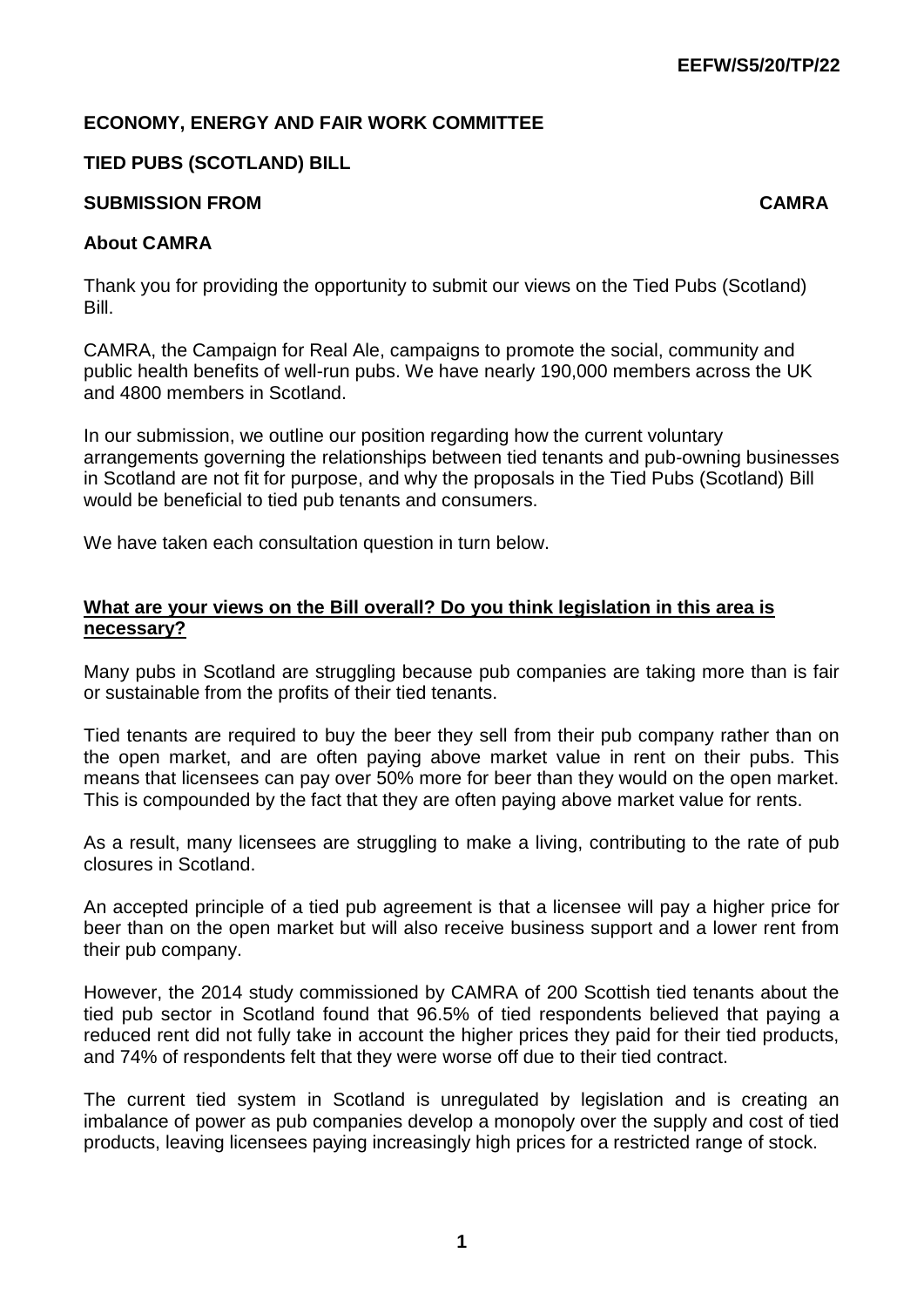This is having a significant economic impact upon tied tenants and the viability of tied pubs in Scotland. The same 2014 study found that 54% of respondents stated their take home annual earnings as between £10,001 and £15,000, and 10.5% of respondents earned under £10,000.

This shows the importance of the proposed Pubs Code to the Scottish tied pub sector, as currently licensees are being denied a fair living, and are also unable to invest in their businesses, stimulate the local economy and create jobs through expansion.

Improvements in the quality of the tied pubs sector will also lead to more variety and choice for consumers.

CAMRA believes the Bill and the introduction of a Statutory Code and Adjudicator is necessary to fairly govern the relationship between tied licensees and their pub companies.

This would regulate the relationship between tied tenants and their pub companies, ensuring that tied tenants in Scotland are no worse off than those who are free of tie.

Pub company reform happened in England and Wales because pub companies there had failed to regulate themselves properly and treat their tenants fairly. We still have the same system in Scotland, which is failing tenants and causing them to go out business, which means that more pubs close.

We need a Pubs Code to be law to stop this happening.

# **2. Do you think the Bill achieves its aim of improving the relationship between pubowning businesses and their tenants?**

Yes.

It is CAMRA's view that legislation is the only effective way to regulate the relationship between pub companies and their tenants.

A Pubs Code and Adjudicator were enshrined in law in England and Wales through the Small Business Enterprise and Employment Act 2015; this followed a Select Committee inquiry which found that industry self-regulation had been a failure, despite ten years and six versions of the voluntary Code being produced. The current system of self-regulation in Scotland is run by the Scottish equivalent of the industry group that governed the failed voluntary Code in England and Wales.

The Scottish Beer and Pub Association represents pub companies and brewers, but not tenants of pub companies. The Scottish Beer and Pub Association"s voluntary Industry Code is very similar to those used when industry self-regulation was unsuccessfully attempted in England and Wales.

The current system of self-regulation and voluntary codes means that tied pub tenants are not treated fairly. This Bill would improve the relationship by putting this on a statutory footing.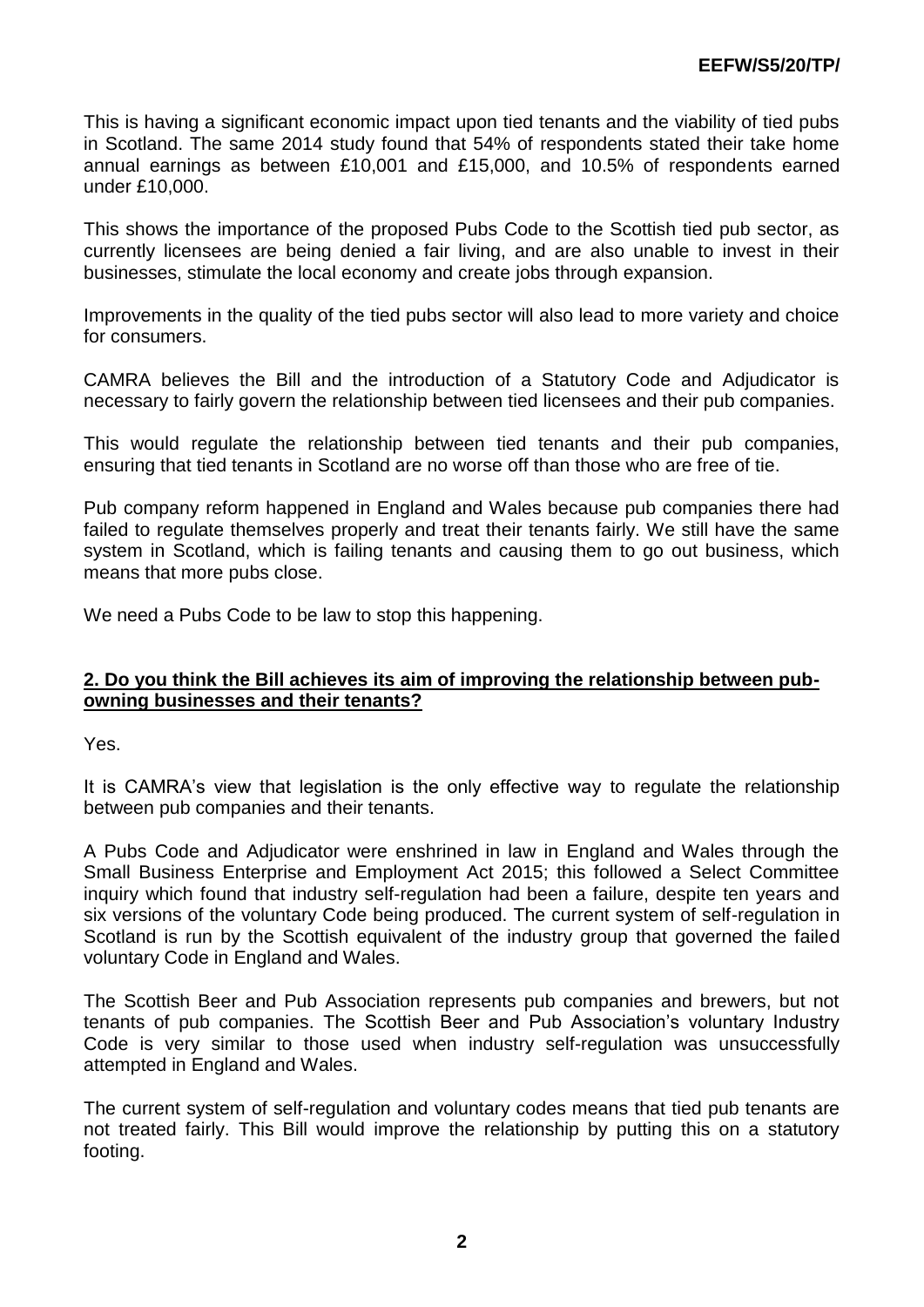The Scottish Beer and Pub Association has a voluntary code of practice, which is similar to the voluntary code followed in England and Wales before the statutory Pubs Code and Adjudicator came into force.

CAMRA believe that industry self-regulation under the voluntary Scottish code is not working and will not work, just as the voluntary code did not work in England and Wales.

The Scottish voluntary code provides requirements for pub companies to disclose certain information to their tenants, but crucially does not cover ensuring that rents and tied product prices are fair and equitable.

Furthermore, to date we have not been made aware of a single person making a referral under the voluntary Code in Scotland, under its current or previous version. Our contention is that this is because tenants with valid concerns either have no awareness of the selfregulatory system or little confidence in it.

The experiences of tied tenants during the COVID-19 crisis (where some tied tenants did not receive help with rent payments during lockdown even though the voluntary code states that all pub-owning businesses must take action when a tenant is "adversely affected by a material change in circumstance beyond their control") further reinforces our belief that the current system is not fit for purpose.

# **3. Could the Bill have any impact on investment in the pub sector in Scotland?**

There is no reason why a Pubs Code and Adjudicator would lead to significant loss of investment in the pub sector in Scotland.

Indeed, the provision of a Market Rent Only option will allow licensees substantially to increase their profits, and enable them to reinvest money in their businesses, boosting the quality of pubs in Scotland and the local economy.

This will apply both to licensees who take a Market Rent Only option and to those tied tenants who see the terms of their tied contracts improved as pub companies are incentivised to offer more attractive tied deals.

CAMRA would support an amendment to the Bill to introduce a waiver from Market Rent Only rights for a period of time in return for significant investment from a pub company – which is included in the Pubs Code that is in force in England and Wales.

The British Beer and Pub Association supported the proposals for an investment waiver in the Pubs Code for England and Wales. We believe that including equivalent measures in this Bill would ensure pub companies can continue to invest in Scottish pubs at a high level.

## **4. Should the Scottish Pubs Code apply to all pub owning businesses and tenants in Scotland?**

CAMRA"s policy is that a Scottish Pubs Code should apply to all tied pubs in Scotland, and that the Market Rent Only option should only apply to tenants of larger pubcos (defined as one owning 100 pubs or more in Scotland).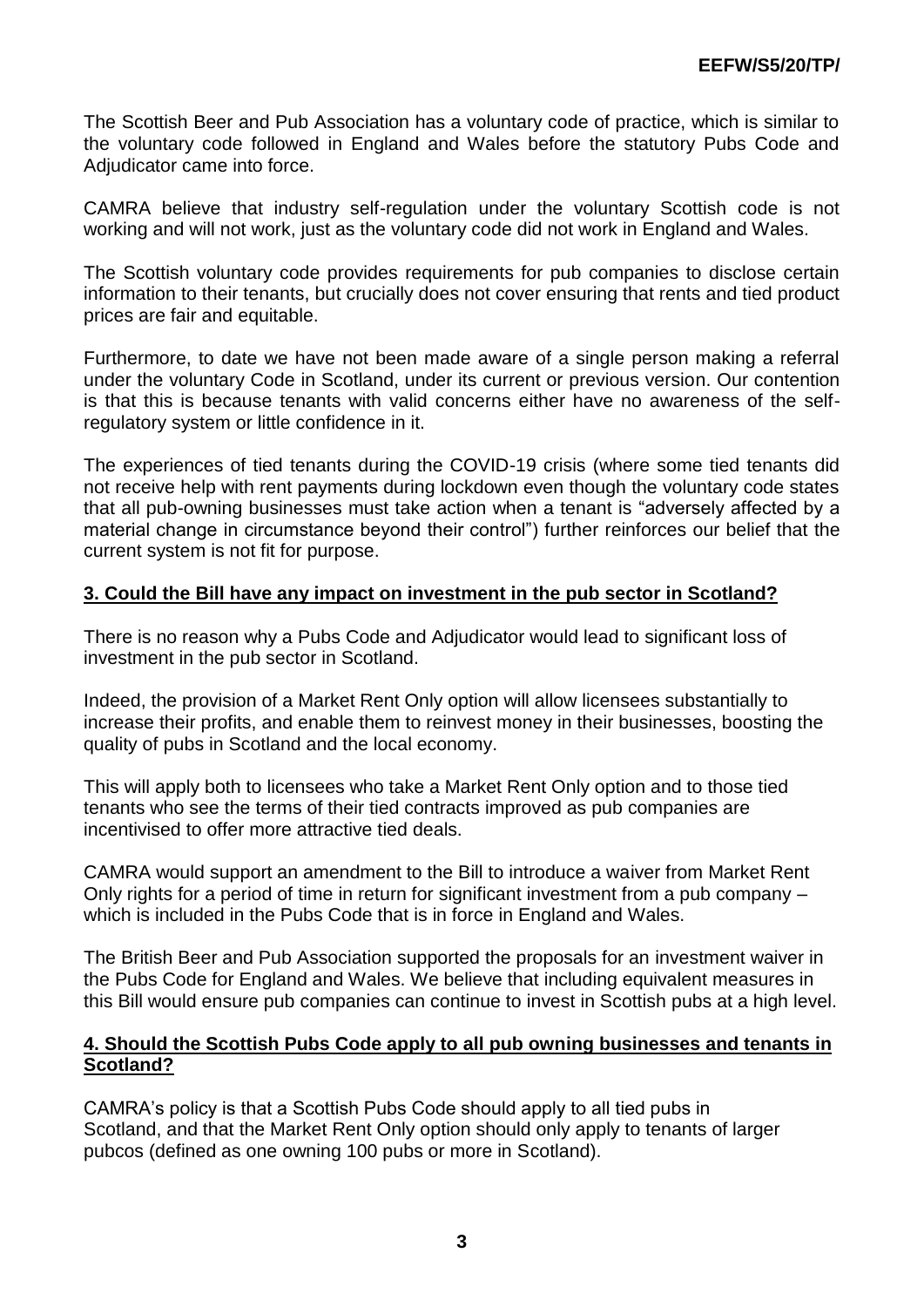# **5. Do you have any comments on the role of the Adjudicator?**

It is vital that the Adjudicator is given a suitable level of power to act as a true deterrent to pub companies against breaking the Code.

We need an Adjudicator in Scotland to have the power of being able to fine pub companies who break the Code so that the possibility that they might be given a large fine puts them off breaking the Code in the first place. This is in line with the Adjudicator for England and Wales, who has the power to impose fines of up to 1% of the turnover of the pub companies concerned.

A power to impose financial penalties is the only way to ensure that the Adjudicator has the necessary influence within the industry to deter breaches in the first place and prevent repeated breaches for the same reasons at a later time.

Effective sanctions will also give tenants the confidence to report breaches, that are likely to be dealt with satisfactorily.

It is also worth noting that while the Adjudicator should have this power, it does not preclude the Adjudicator choosing to take alternative enforcement action, such as imposing a smaller fine than the maximum or asking a pub company to provide undertakings as to future conduct in lieu of a financial penalty, in which case if the undertakings are not fulfilled then the financial penalty can be levied promptly.

When reviewing the effectiveness of the Code and Adjudicator governing pubs in England and Wales as part of the 2019 statutory review, CAMRA criticised the effectiveness of the Pubs Code Adjudicator for failing to impose a single financial penalty on a POB for failing to comply with the general principles of the Code during the first review period.

We therefore believe that giving the Adjudicator a suitable level of power would make a Scottish Code and Adjudicator more effective than has been the case in England and Wales.

## **6. The [Policy Memorandum](https://www.parliament.scot/S5_Bills/Tied%20Pubs%20(Scotland)%20Bill/SPBill62PMS052019.pdf) states that the Bill aims to adapt the 2015 Act to Scottish circumstances and to avoid problems experienced in implementing the Act in England and Wales. Do you think the Bill meets these aims?**

Yes.

The 2014 study commissioned by CAMRA of 200 Scottish tied tenants about the tied pub sector in Scotland found that 96.5% of tied respondents believed that paying a reduced rent did not fully take in account the higher prices they paid for their tied products, and 74% of respondents felt that they were worse off due to their tied contract. The same 2014 study found that 54% of respondents stated their take home annual earnings as between £10,001 and £15,000, and 10.5% of respondents earned under £10,000. Full results of this study are included in Appendix 1.

The Bill would provide a solution to the problems that tied tenants in Scotland are facing.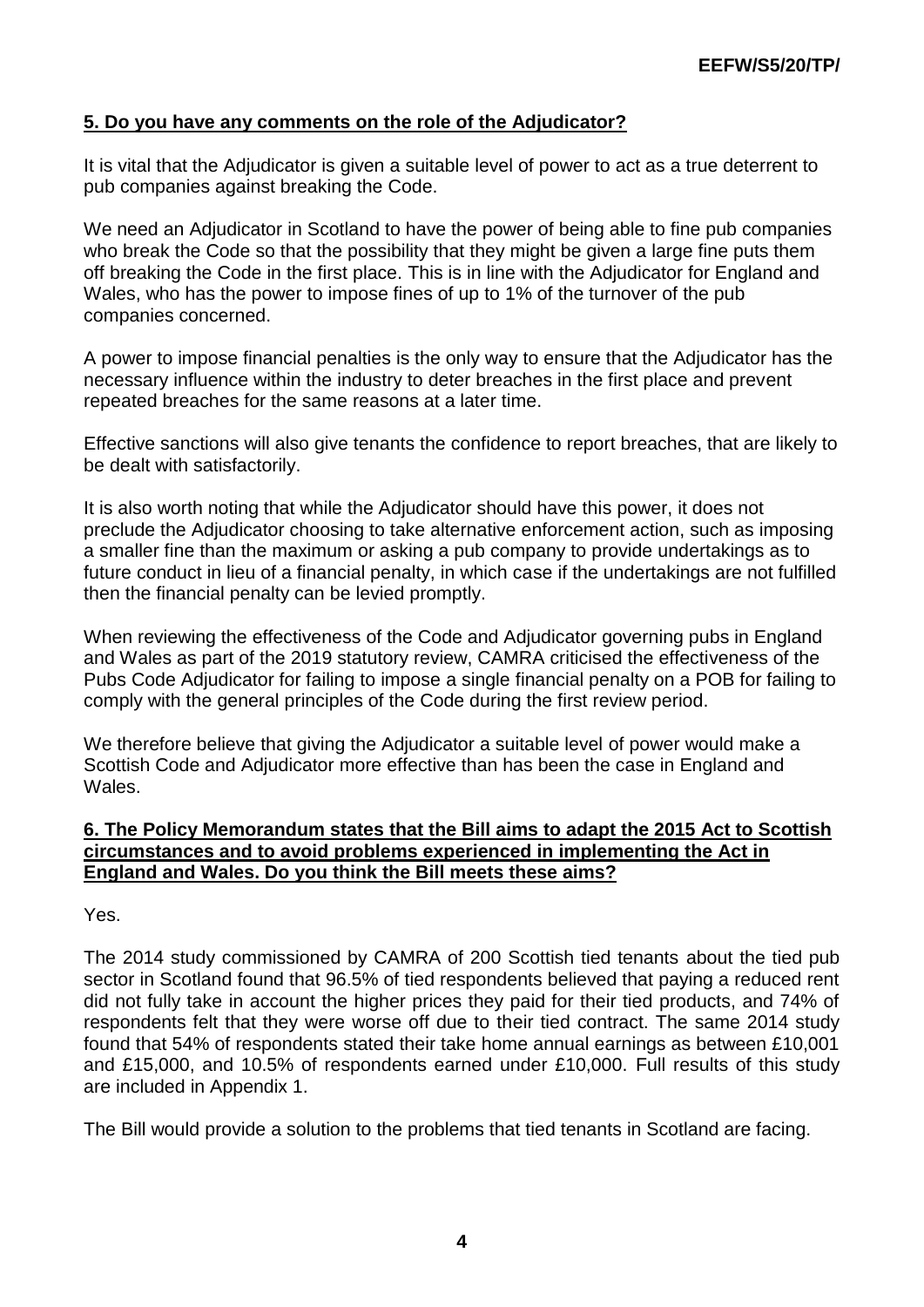The Bill has significant differences from the legislation governing the sector in England and Wales which we believe will improve the effectiveness of a Scottish Code and Adjudicator, delivering significant benefits for tied pub tenants and consumers. These changes include:

- The Adjudicator cannot have recent professional involvement in the trade in order to be, and be seen to be, independent
- Shorter review periods in order to enhance scrutiny of the Code and the Adjudicator
- A simpler MRO process
- The inclusion of a third regulatory principle 'fair share of risk and reward' to make clear that pub-owning businesses should not exploit their position

A survey of tied tenants in England and Wales carried out by CAMRA ahead of a 2019 UK Government review of the effectiveness of the pubs code and adjudicator found that only 6.7% of tied tenants who have come in touch with the MRO process found it simple and easy to navigate, vastly outnumbered by those who did not (74%).  Further comments from tied tenants who have used the MRO process were that the process is too complex and lengthy, and therefore has become expensive, risky, and liable to abuse by POBs.

In addition, CAMRA has uncovered numerous reports of pub-operating businesses attempting to frustrate the MRO process and game the Code governing England and Wales. This is not consistent with the principle of fair and lawful dealing.

We are, therefore, encouraged by simpler Market Rent Only process proposed in the Tied Pubs (Scotland) Bill.

This Bill differs from the legislation in England and Wales, as (a) all tied pub tenants in Scotland will be covered) and (b) there will be an automatic right to exercise the marketrent-only option (rather than it being subject to various conditions and trigger points, as in the 2015 Act).

CAMRA have concerns about the Scottish Government"s research into the tied pub sector in Scotland, the results of which were released in December 2016. CAMRA were extremely disappointed with the methodology of this survey. Despite the government"s intention to gather financial information from several hundred pubs, it only resulted in the examination of 25 case studies; and just 10 of which were tied licensees.

This does not provide a sufficient sample to be representative of Scotland"s pubs sector or to provide any confidence in the report's findings.

#### **7. The Bill proposes that tied tenants have the option to apply to their pub owning business for a quote for a 'Market rent only' (MRO) contract. Do you agree with this proposal and how do you think it would work in practice?**

A mandatory Market Rent Only option for licensees tied to large pub companies is the simplest way to allow market forces to work, and remove the current disadvantage to tied licensees compared with free of tie lessees.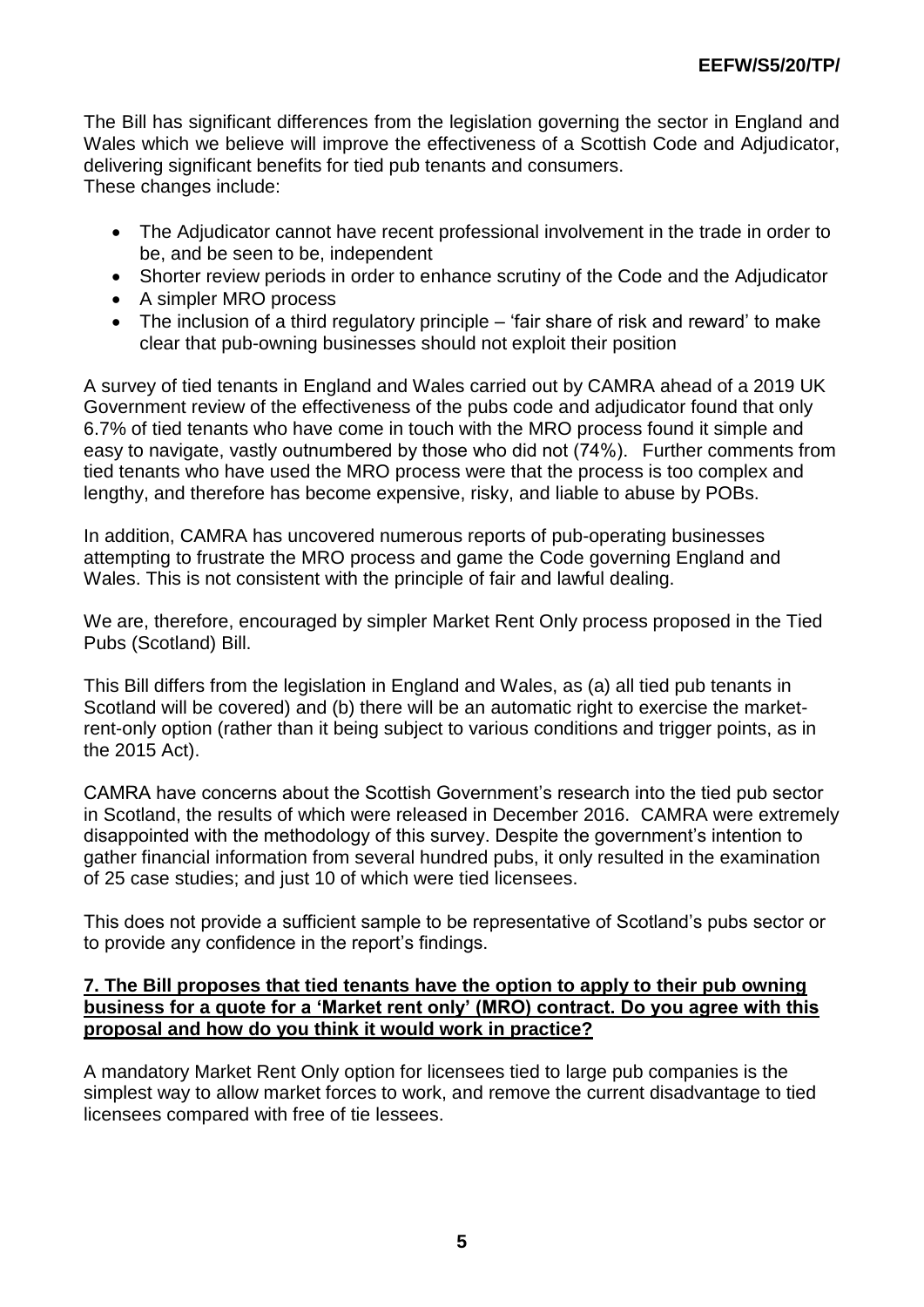It is essential that rents offered alongside free of tie agreements are at a fair, open market rate to ensure that the principle that a tied licensee should be no worse off than a free-of-tie licensee is achieved.

Among the benefits of a Market Rent Only option would be that pub companies would be incentivised to act in a competitive manner and make their tied deals fair and attractive, as failure to do so would result in a high proportion of their tied licensees choosing to become free of tie.

We would expect that, as pub companies improve their deals to compete better with new free of tie options, only a smaller number of existing licensees would opt to go free of tie.

As pub companies improve their tied offers to tenants, consumers could expect to see better product ranges in pubs, for example more locally brewed beers.

The provision of a Market Rent Only option will allow licensees substantially to increase their profits, and enable them to reinvest money in their businesses, boosting the quality of pubs in Scotland and the local economy.

This will apply both to licensees who take a Market Rent Only option and to those tied tenants who see the terms of their tied contracts improved as pub companies are incentivised to offer more attractive tied deals.

A Market Rent Only option will also help improve consumer choice, and benefit smaller brewers who will be offered more routes to market as tied licensees taking that option will no longer have stocking requirements imposed on them and will instead be able to purchase beer at market cost. This will increase the variety of beer on offer to consumers, and allow licensees to stock locally produced, high quality real ales.

#### **8. The Bill proposes that tenants should have the right to stock at least one guest beer at any time, irrespective of the terms of their contract. What impact would this have?**

The brewing industry in Scotland has grown rapidly over recent years. As a result of this growth there is now a wealth of smaller brewers producing high price point, high quality cask beer.

However, they are struggling to gain access to market in tied pubs, owing to the beer tie and to the imposition by pub companies on tied tenants of a set stock list.

The beer tie is resulting in restricted consumer choice, as smaller brewers cannot gain access to the tied pub sector. Small brewers struggle to gain access to the tied pub market as they are unable to supply the minimum volumes, discounts and logistics demanded by large wholesale and pub owning companies.

Therefore, CAMRA agrees with the provision for Guest Beer Rights in a Scottish Pub Code, as this would allow tied tenants to stock a guest beer of their choosing, rather than being restricted by the range and prices of the stocking lists of their pub companies.